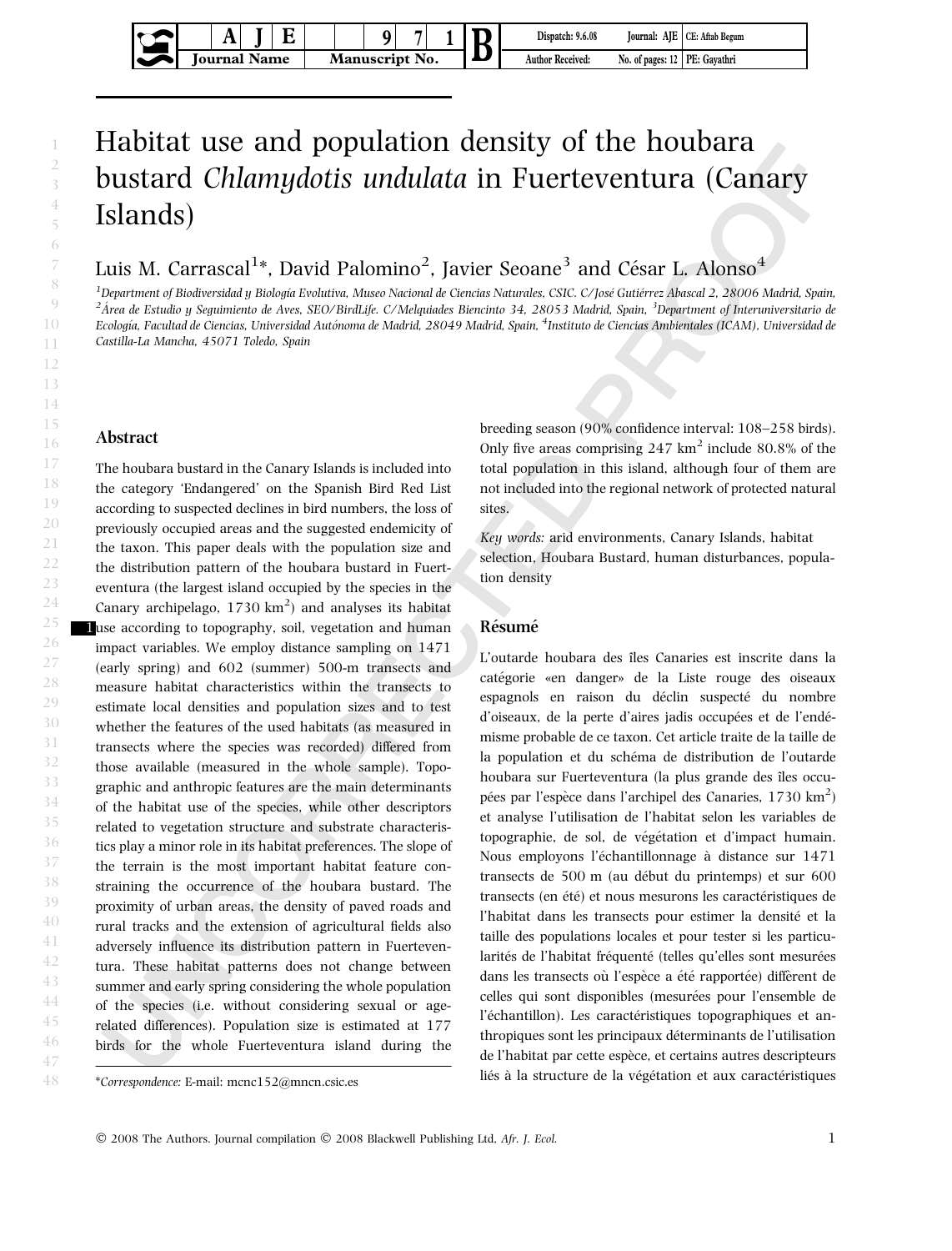du substrat jouent un rôle mineur dans les préférences en matière d'habitat. La pente de terrain est la caractéristique de l'habitat la plus importante dans la limitation de la présence de l'outarde houbara. La proximité de zones urbaines, la densité de routes pavées et de sentiers ruraux et l'extension des terres agricoles influencent aussi négativement son schéma de distribution sur Fuerteventura. Ce schéma de l'habitat ne change pas entre l'été et le début du printemps si l'on considère l'ensemble de la population de l'espèce (c.-à-d. si l'on ne tient pas compte des différences liées au sexe ou à l'âge). La population est estimée à 177 oiseaux pour toute l'île de Fuerteventura pendant la saison de reproduction (intervalle de confiance à 90% : 108–258 oiseaux).  $\hat{A}$  elles seules, cinq zones totalisant  $247 \text{ km}^2$  abritent 80,8% de la population totale de l'île, bien que quatre d'entre elles ne soient pas incluses dans le réseau régional de sites naturels protégés. 1 2 3 4 5 6 7 8 9 10 11 12 13 14 15 16 17

### Introduction

The management and conservation of animal species requires knowledge on habitat use and preferences, distribution patterns and population size (Johnson, 1980; Cody, 1985). This issue is highly relevant for the conservation of endangered species in populated or managed areas, where such knowledge is frequently used as a tool to forecast the potential effects of land-use changes or new developments, to design mitigation measures and to eventually revert the decline of the species (Caughley & Gunn, 1996; Norris, 2004). 22 23 24 25 26 27 28 29 30 31

The population of houbara bustard of the Canary Islands (Chlamydotis undulata fuertaventurae [Rothschild & Hartert, 1894], present in Fuerteventura, Lanzarote, and the small islet of La Graciosa) is the only one inhabiting insular environments throughout its geographical range, from north-eastern Africa to Central Asia (Urban, Fry & Keith, 1986; Del Hoyo, Elliot & Sargatal, 1996). The houbara bustard has been catalogued as 'Near Threatened' worldwide until 2004, when its threat status was upgraded to 'Vulnerable' (IUCN, 2004), because of an alarming estimate of decline of 35% over three generations. Most of the available data on population declines belong to the Asian populations (Chlamydotis [undulata] macqueenii; Tourenq et al., 2005; Combreau, Launay & Lawrence, 2005), although the range and population trends of the two African subspecies (Chlamydotis [undulata] undulata for the mainland and C. u. fuertaventurae for the Canary Islands) 32 33 34 35 36 37 38 39 40 41 42 43 44 45 46 47 48

probably also underwent a decreasing trend and a reduction in the distribution area during the twentieth century (Goriup, 1997).

The last Spanish Bird 'Red List' (Madroño, González & Atienza, 2005) qualified the Houbara Bustard population of the Canary Archipelago into the category 'Endangered' according to suspected declines in bird numbers, the loss of previously occupied areas and the endemicity of the taxon (Pitra et al., 2002; Idaghdour et al., 2004; C. u. undulata and C. u. fuertaventurae diverged just recently 20,000– 25,000 years ago). However, this evaluation of the threat status is supported only on conjectures because there is a lack of quantitative studies on habitat preferences and recent population sizes within the Canary Islands (but see: Collar & Goriup, 1984; Martín et al., 1996, 1997; Medina, 1999; Carrascal et al., 2006), which precludes firm assessments of population trends. This is particularly true for Fuerteventura, where traditional agriculture and grazing have given way to more intensive agricultural exploitation and an increasing urban and infrastructure development, which conflicts with nature conservation (Gangoso et al., 2006). In this island, there is an urgent need of a more accurate ecological knowledge of the species and a detailed estimate of population size and distribution to evaluate its actual threat status, the magnitude of the Fuerteventura population within the Canary archipelago and to assess the potential impacts of new developments.

This paper tries to quantify regional variation in local densities of the houbara bustard in Fuerteventura (the largest island occupied by the species in the Canary archipelago,  $1730 \text{ km}^2$ ) to estimate the current population size in the island and to describe the species' habitat use according to topography, soil, vegetation and human impact variables.

## Materials and methods

### Study area

Fuerteventura ( $N28^{\circ}27'$ ,  $W14^{\circ}00'$ ; 1730 km<sup>2</sup>) is the easternmost main island of the Canary archipelago, lying only 100 km far from the North-African coast. The island has a smooth relief (maximum altitude of 812 m) in accordance with its ancient geological history and subsequent erosion (20–22 million years). The combined effects of direct Saharan influence on climate and a flat to gently undulating topography result in a predominance of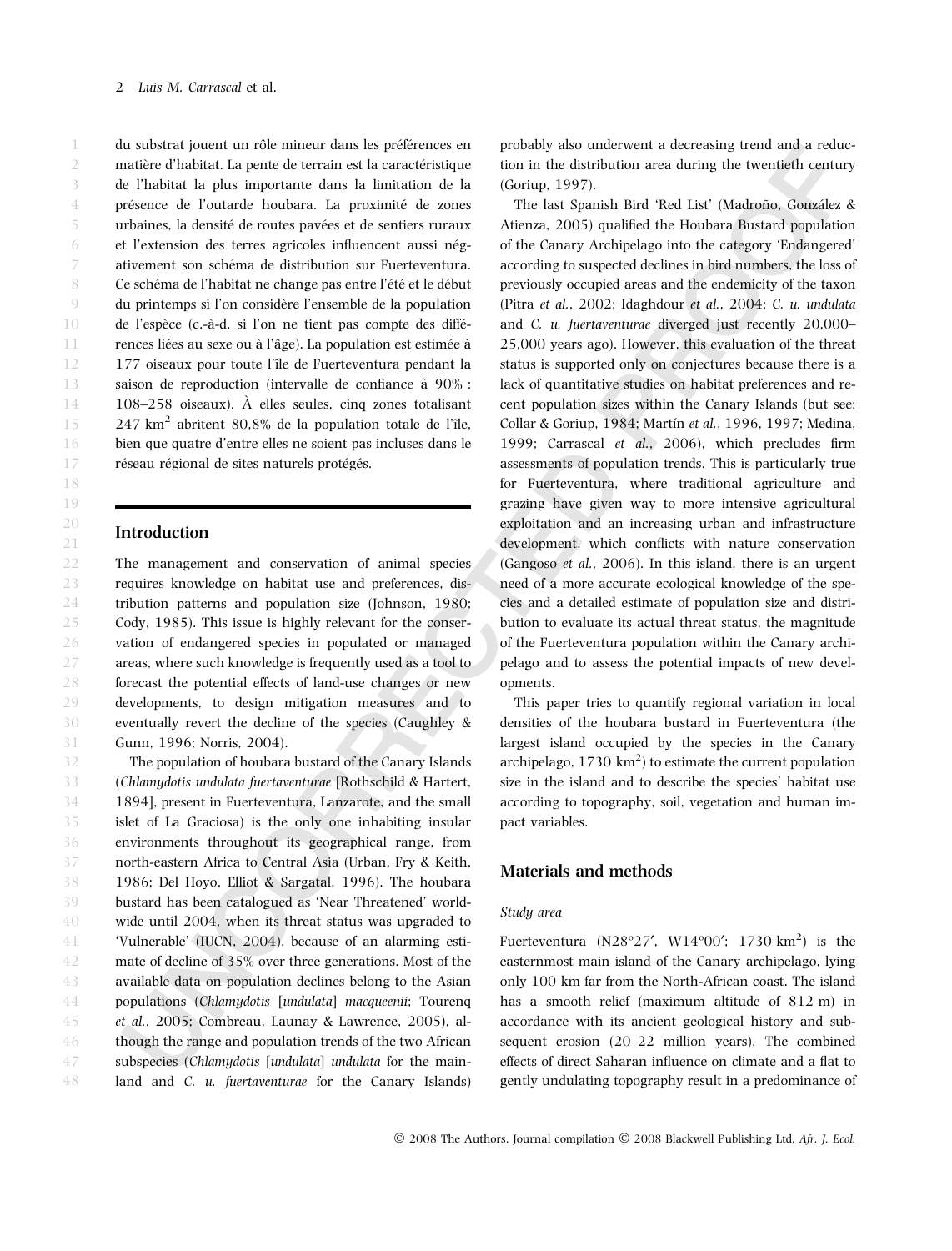scarcely vegetated arid steppe-like landscapes, which have been extensively grazed and cultivated. The impoverished native plant communities mostly consist of a few species of xerophytic shrubs (Launaea arborescens Murb., Lycium intricatum Boiss., Salsola vermiculata L, Suaeda spp. and Euphorbia spp.), therophytic forbs and annual grass species (Rodríguez, García & Reyes, 2000; Santos, 2000). However, the degree of development of vegetated patches is relatively diverse because of local conditions such as humidity, slope of terrain, grazing by the goat and human uses. With regard to soil lithology and compactness, the island also comprises a broad range of conditions, from stony lava fields to loose sand dunes. Although the cities are widely spread throughout the island, they are particularly dense and large near the sea shore as a result of tourist activities.

### Bird and habitat data

Bird surveys were carried out in 2005 and 2006, during the first fortnight of March, by five and three equally experimented observers respectively. The survey method was the line transect, frequently used in extensive assessments of abundance, general distribution patterns and habitat preferences of birds (Bibby et al., 2000), because (i) it offers an optimal trade-off between field effort and census area covered and (ii) it allows an easy calculation of detectability estimates thus increasing the reliability of population densities. A total number of 1471 line transects of 0.5 km (measured by means of portable GPSs) were made focused on the main steppe-like and desert areas, although other habitats (e.g. traditional cultivations, hilly slopes) were also considered, increasing the environmental variability surveyed for the species (Fig. 1). Transects were 500 m in length so as to compromise to obtain a large number of sampling units covering a significant area in relatively homogeneous habitats. Transects are not considered a cost-effective survey method in larger continental areas (see Noir, Barbraud & Judas, 2004; Le Cuziat et al., 2005a and references therein), but they suit our study area because most of the Fuerteventura island is open to public access, not many places are reachable by car and 2 relatively easy to walk.

The transects were carried out on windless and rainless days, walking cross-country or by little used dirt tracks at a low speed  $(1-3 \text{ km h}^{-1})$  approximately), during the 4 h after dawn and the 2.5 h before dusk. For each detected houbara, the perpendicular distance to the observer's

trajectory was estimated (a few overflying birds sighted were disregarded). Training with a laser range-finder (Leica Rangemaster LRF 900) helped to reduce inter-observer variability in the distance estimates. Only birds observed at least 250 m from the transect were considered in the fol-4lowing analyses.

Sampling effort varied among different geographical– environmental strata according to their extent and because we visited them until we felt confident a reliable estimate of density could be obtained. The sampling locations and the approximate number of transects to gather on them were roughly determined in proportion to the surface in the islands of each type of main landscape. Apart from the mere availability of a safe place to park the car, the starting point of each sampling line was randomly determined. Next, the observers walked through the target area trying: (i) to perform 0.5-km transects as homogeneous as possible considering habitat structure and topographic characteristics and (ii) to attain an extensive cover of the sampling location. The transect lines were not biased by an a priori potential of the habitat to have houbaras, because the field work was not exclusively focused in sampling this species and because most locations were so intensively sampled that there is little room for any geographical bias (Fig. 1).

We also repeated 602 transects in the first fortnight of August 2006 (same observers as in spring 2006) to analyse seasonal changes in average habitat preferences of the whole population in Fuerteventura (i.e. breeding versus summer season). These transects were selected to attain a high variability of habitat types censused and a large sample size in each geographical stratum (see below).

Twelve habitat variables were used to characterize the 0.5-km transects. Eight variables were measured during field transects by means of the averages of three visual estimations (at 125, 250 and 375 m within the line transect) on 25-m radius circular plots: coverages of (i) grass, (ii) annual forbs, and (iii) shrubs (in percentages); (iv) mean height of the shrub layer (in cm); (v) rocky cover (in percentage); (vi) soil typology (according to the following ordinal multinomial classes: 0 – lava fields, 1 – stone/gravel soils,  $2$  – compact soils,  $3$  – sandy soils and  $4$ – loose sand dunes); (vii) altitude above sea level (measured with GPS receptors); and (viii) the amount of any agricultural land-use (estimated in 125-m width bands on each side of the transect and expressed in percentage). Afterwards, four more variables were measured on the most recent national topographic 1 : 25,000 maps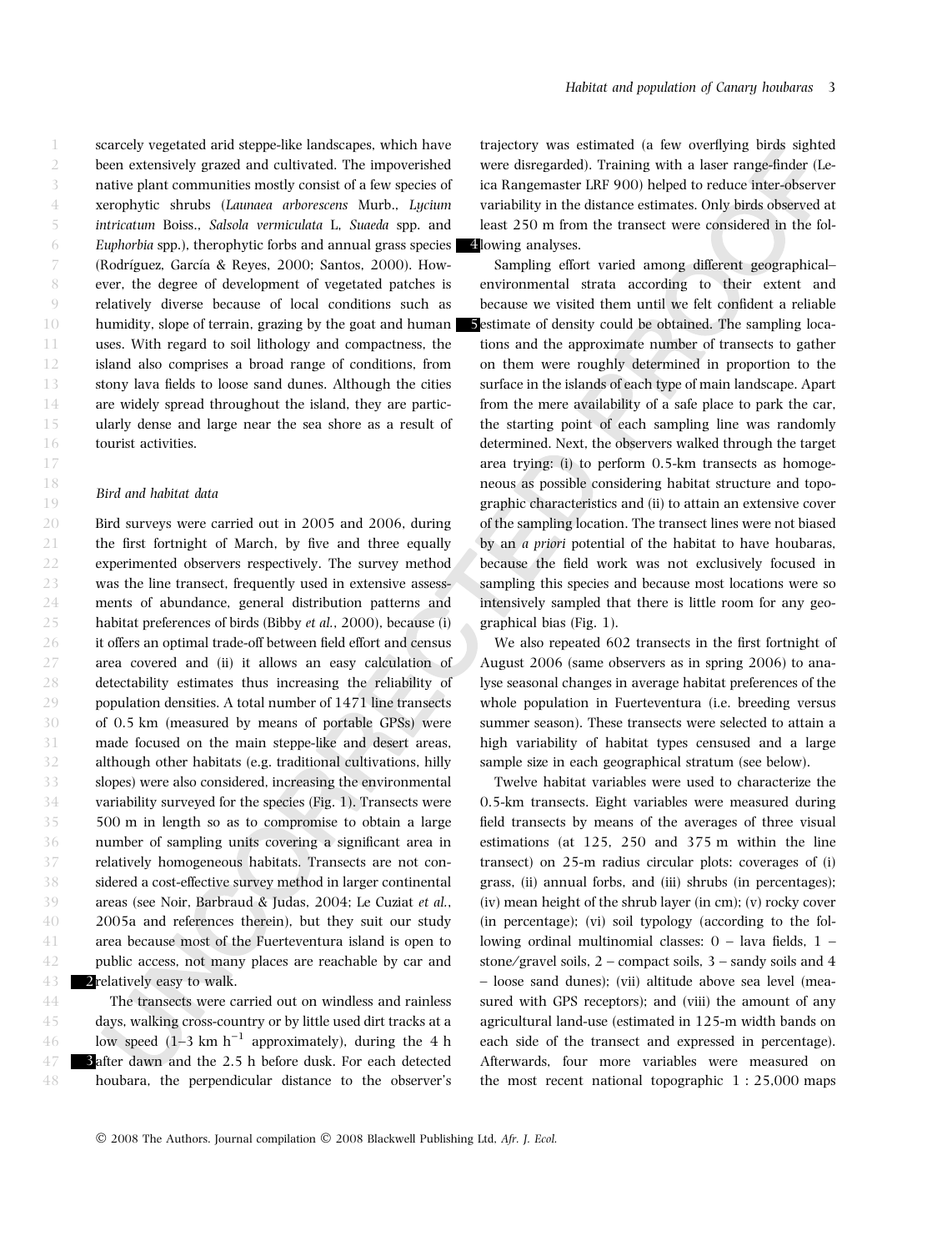



(Instituto Geográfico Nacional, years 2000–2005) within circles of radius 250 m from the centre of each transect:  $(ix)$  the distance to the nearest city (in m);  $(x)$  the average slope of the terrain (in percentage); and the length of (xi) dirt tracks (in m) and of (xii) paved roads. Table 1 summarizes the mean values, standard deviations and ranges of variation of these twelve variables in the 1471 transects sampled.

# Abundance estimates

The abundance of the species was estimated with distance sampling methods (Thomas et al., 2002). For modelling the detectability, the sightings from Fuerteventura and the 46 47 48

Fig 1 Left: location of the sampling strata (clockwise): 1 Malpaı´ses North, 2 Corralejo, 3 Montaña Lengua, 4 Fimapaire-Finimoy, 5 Tetir-Puerto del Rosario, 6 Triquivijate, 7 Castillo, 8 Malpaíses South, 9 Vigán-Giniginamar, 10 Jandía (sandy soils and dune area), 11 Jandía mountains, 12 Morro Jable, 13 Tuineje, 14 Betancuria, 15 Tefía-Ampuyenta, 16 Tindaya, 17 Lajares-Oliva, 18 Cotillo-Majanicho. Right: each dot locates the centre of the  $0.5$ -km transects  $(n = 1471)$ . Grey colour shows unsurveyed areas having distinct habitats from the surroundings

neighbouring islands of Lanzarote and La Graciosa (very similar regarding the vegetation and landscape features that affect bird detectability; obtained from Carrascal et al., 2006) were pooled. The detection distances were righttruncated excluding outliers as recommended by Buckland et al. (2001; i.e. disregarding the 5% of the longest perpendicular distances from the transect line, which were those longer than 250 m). We fitted three models (halfnormal, negative exponential and hazard-rate, trying in each one to include a suitable series expansion) that are commonly used to explain the loss of detectability as a function of the distance from the transect line (the further the distance the lower the probability of detecting an individual). These models were used to estimate the prob-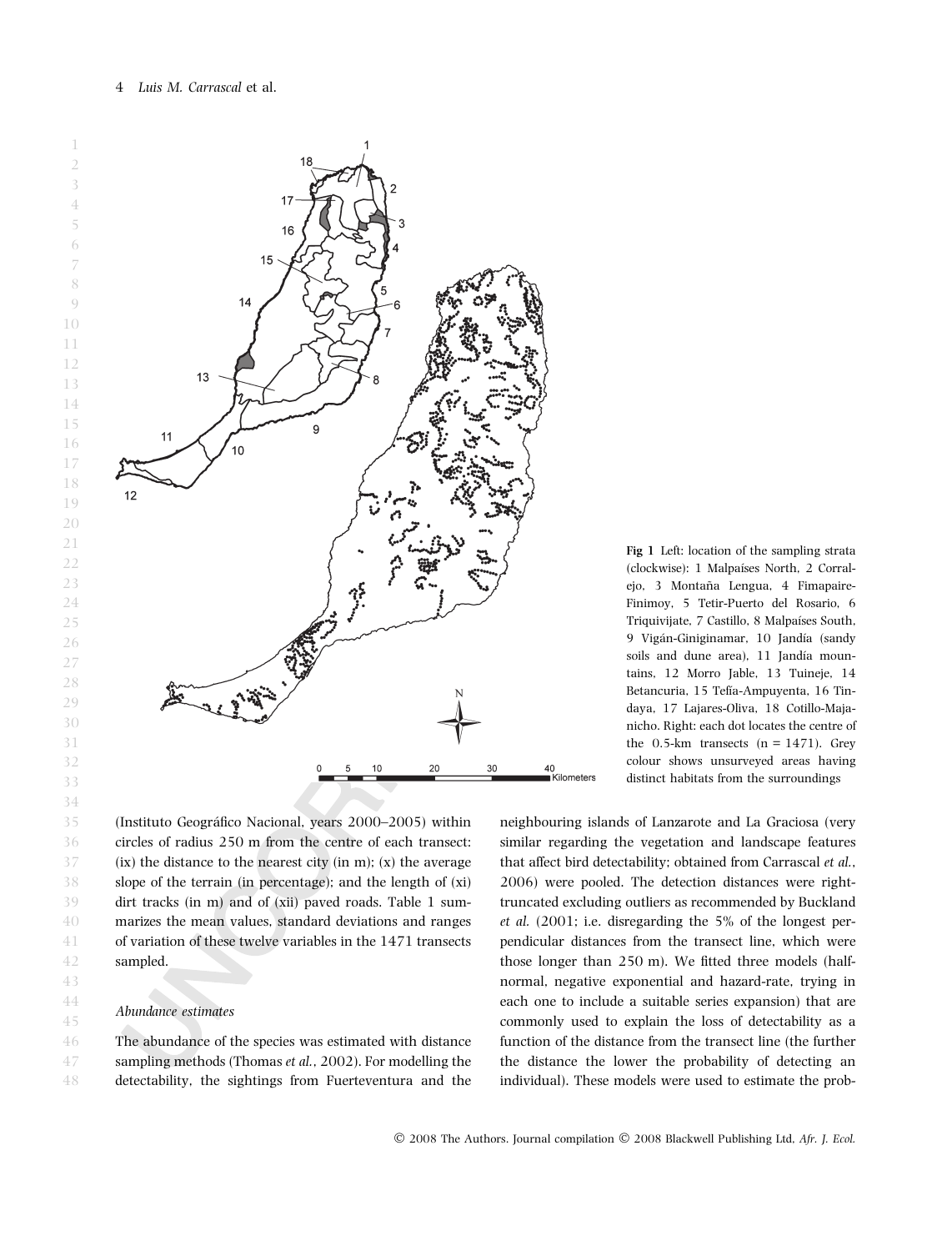Table 1 Environmental characteristics (mean ± standard deviation) of the 0.5-km transects occupied by the houbara bustard in the breeding season (n = 22) and summer (n = 14) and the whole sample of transects (n = 1471) in Fuerteventura (Canary Islands; mean, range)

|                   |       |                               |        |       |           | Habitat use |           |                   |            |
|-------------------|-------|-------------------------------|--------|-------|-----------|-------------|-----------|-------------------|------------|
|                   |       | Availability<br>Fuerteventura |        |       | Spring    | Summer      |           | Habitat selection |            |
|                   | Mean  | <b>SD</b>                     | Max.   | Mean  | <b>SD</b> | Mean        | <b>SD</b> | $t_{\parallel}$   | $P$ -value |
| <b>DMIN-URB</b>   | 2.8   | 1.9                           | 14.8   | 2.7   | 1.5       | 3.2         | 1.7       | 1.91              | 0.065      |
| L-TRACKS          | 204.5 | 294.7                         | 1850.0 | 182.0 | 228.7     | 181.4       | 239.5     | 2.17              | 0.037      |
| L-ROADS           | 46.2  | 145.3                         | 1100.0 | 18.2  | 85.3      | 0.0         | 0.0       | 3.41              | 0.002      |
| C-AGRIC           | 1.0   | 13.8                          | 90.0   | 0.1   | 0.6       | 0.0         | 0.0       | 45.54             | 0.000      |
| <b>ALTITUDE</b>   | 158.6 | 104.2                         | 617.0  | 131.2 | 80.0      | 125.4       | 81.2      | 0.12              | 0.901      |
| <b>SLOPE</b>      | 11.2  | 10.5                          | 116.0  | 4.8   | 3.6       | 4.7         | 2.8       | 3.15              | 0.003      |
| <b>SOIL INDEX</b> | 2.1   | 1.2                           | 4.0    | 2.3   | 0.8       | 2.9         | 0.9       | 3.94              | 0.000      |
| C-ROCK            | 32.5  | 27.7                          | 100.0  | 27.6  | 19.7      | 21.6        | 26.4      | 0.54              | 0.595      |
| C-FORBS           | 11.1  | 12.3                          | 78.0   | 13.3  | 16.1      | 11.3        | 11.7      | 0.54              | 0.595      |
| C-GRASS           | 4.1   | 9.2                           | 76.3   | 3.3   | 8.1       | 3.1         | 7.2       | 0.01              | 0.990      |
| <b>C-SHRUB</b>    | 9.3   | 7.6                           | 57.3   | 9.7   | 6.3       | 8.2         | 7.9       | 0.88              | 0.387      |
| <b>H-SHRUB</b>    | 24.7  | 24.1                          | 210.0  | 26.2  | 12.2      | 25.9        | 10.3      | 0.76              | 0.454      |

DMIN-URB: minimum distance to the nearest city (in km); L-TRACKS: length of unpaved tracks (in m) per 20 ha; L-ROADS: length of paved roads (in m) per 20 ha; C-AGRIC: cover with agricultural uses (in %); ALTITUDE: mean altitude above sea level (in m); SLOPE: average slope of the terrain (in %); SOIL INDEX: index size of soil grain (0: volcanic soils; 1: stony soils; 2: compact sandy soils; 3: sandy soils; 4: loose dunes); C-ROCK: cover of rocks and stones (in %); C-FORBS: cover of forbs (in %); C-GRASS: cover of grass (in %); C-SHRUB: cover of shrubs (in %; mostly chamaephytes and small phanerophytes of genus Suaeda, Salsola, Launaea, Lycium and Euphorbia); H-SHRUB: mean height of the shrubs (in cm). Results of t-tests comparing the observed means (the combined sample of transects where the species was present both in spring and summer) with the average of the island (null hypothesis of average habitat availability) are also shown.

ability of detection and the effective census strip width (ESW = the truncation distance of 250 m multiplied by the probability of detection) within the truncated distance (see above). Models were evaluated according to AICc. We calculated a weighted average of the detection probabilities derived from the three *i* canonical models according to weights (W) obtained from AICc values, where  $Wi = \exp[-0.5 \Delta AICc]/\Sigma \exp[-0.5 \Delta AICc])$  (Burnham & Anderson, 2002). A global detection function was calculated and used to calculate the density of the species in the whole Fuerteventura (expressed in birds per  $km^2$ ) assuming that the detectability of the individuals did not differ among the studied geographical areas within the island. Detectability models were built with DISTANCE 5.0 software (Thomas et al., 2004).

The 1471 transects sampled in the first fortnight of March were grouped in eighteen strata according to their habitat characteristics and geographical proximity (Fig. 1). The environmental characteristics of these strata are shown in the Appendix. The population size of the houbara bustard per stratum was estimated following a randomi-48

Table 2 Models fitted to the detection distances truncated at  $250$  m (n = 63 contacts with 82 individuals), ordered increasingly according to their AICc values (i.e. from larger to smaller reliability)

|                                             | AAICc | - AICc | W    | $P(95\% \text{ CI})$ |
|---------------------------------------------|-------|--------|------|----------------------|
| <i>Negative</i><br>exponential              | 0.00  | 657.20 | 0.64 | $0.31(0.23 - 0.41)$  |
| Half-normal<br>(cosine)                     | 2.79  | 660.00 | 0.16 | $0.37(0.29 - 0.37)$  |
| adjustments)                                |       |        |      |                      |
| Hazard-rate                                 | 3.02  | 660.23 | 0.14 | $0.35(0.24 - 0.53)$  |
| Half-normal<br>(polynomial)<br>adjustments) | 5.07  | 662.27 | 0.05 | $0.47(0.40-0.56)$    |
| Weighted average                            |       |        |      | $0.33(0.25-0.45)$    |
|                                             |       |        |      |                      |

W is the weight given to each model according to the formula  $W_i = \exp(-0.5 \ \text{\textsterling}AICc) / \Sigma \exp(-0.5 \ \text{\textsterling}AICc)$  (Burnham & Anderson, 182002). It is also given the detection probability within 250 m and its 95% confidence interval (P). Two series expansion (simple polynomials and cosine adjustments) were tried for each main family model but only the half-normal function needed them to provide a better fit.

© 2008 The Authors. Journal compilation © 2008 Blackwell Publishing Ltd, Afr. J. Ecol.

47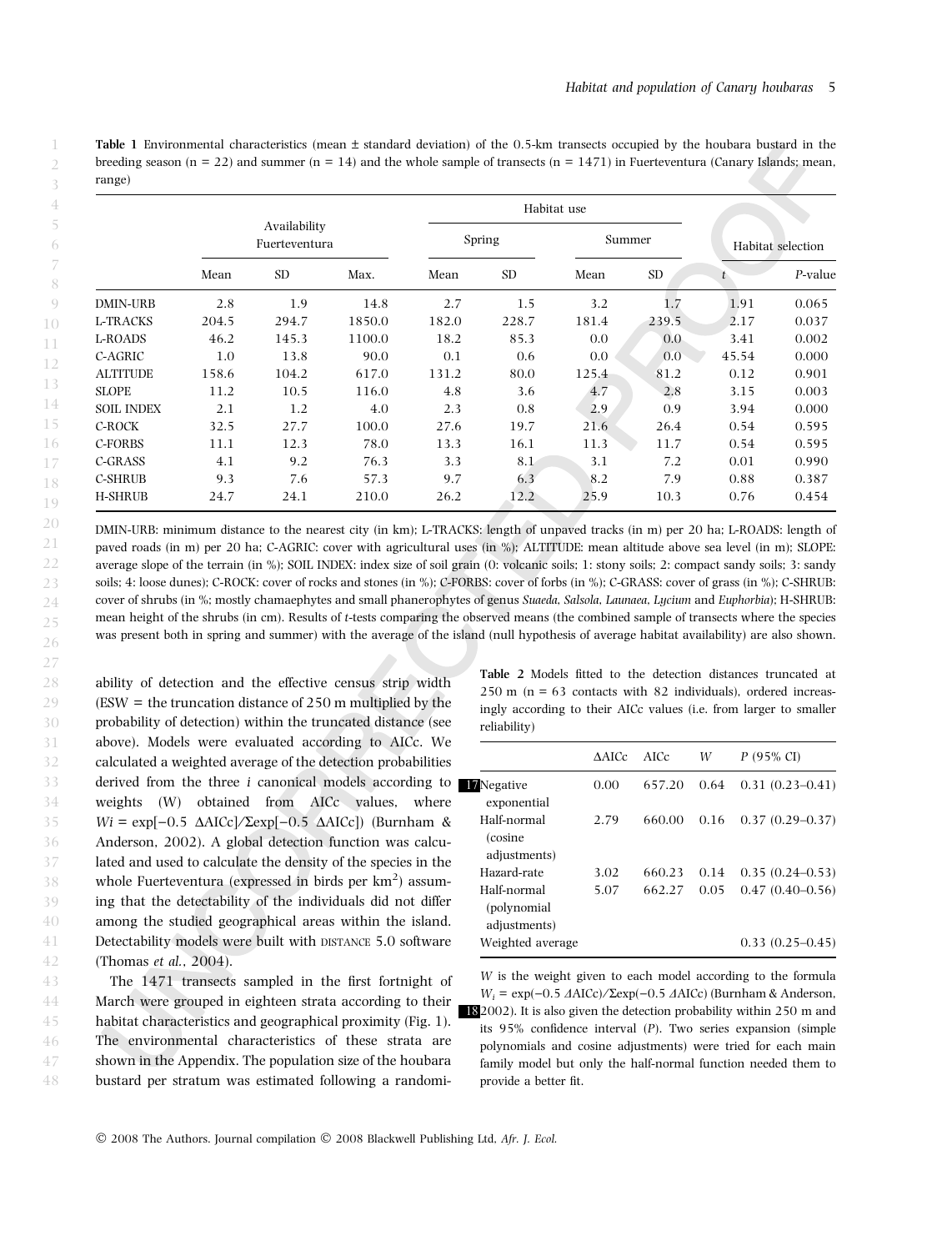zation-resampling procedure. First, we generated 2000 possible values of the ESW from its log-normal distribution obtained in the previous analysis of detectability (Table 2). Second, we generated  $2000$  random subsets of  $2/3$  of transects within each stratum (as if each of our sampling units was a random sample of  $2/3$  of the original 0.5-km transects). Then, the density of houbaras was calculated considering the number of individual birds recorded, the length of the transects made and the ESW randomly assigned. The total number of individuals per stratum was calculated multiplying the estimated density (in birds per km $^2$ ) by the area of each stratum. Finally, we took the 5% and 95% percentiles of the 2000 estimations to give the 90% confidence interval of the abundance within each stratum. When the lower end of the confidence interval for a particular stratum was zero but we did actually observed houbaras and used the number of individuals detected as the lower end of the confidence interval. To obtain the abundance estimate of the species for the whole island, we repeated the same procedure but using a number of transects per stratum proportional to its surface within the island (that is, if a particular stratum covered 10% of Fuerteventura, then 10% of each random subset of transects were obtained for that stratum). 1 2 3 4 5 6 7 8 9 10 11 12 13 14 15 16 17 18 19 20 21 22 23 24 25

#### Habitat use

26 27

We used the average environmental values of the transects where the species was observed to assess the general habitat use of the houbara bustard and the seasonal changes in habitat characteristics  $(n = 36, 22)$  in the breeding season and 14 in summer; Table 1). To assess whether the species used the same habitats in the breeding season and summer time, a preliminary MANOVA test was carried out with the environmental variables. The MA-NOVA was not significant (Wilks' lambda = 0.68,  $F_{12,23} = 0.89$ ,  $P = 0.573$ ) showing a similar pattern of habitat characteristics of the species in both seasons. Therefore, the following analyses were carried out with the whole sample of transects where the species was found. 28 29 30 31 32 33 34 35 36 37 38 39 40

To analyse the global pattern of habitat use and preferences of the houbara in the island, we tested whether the average of variables measured in the line transects, where the species was observed in both seasons (i.e. representing the average used habitat), differed from the mean of the whole sample of 1471 transects (representing the mean habitat features in the transects sampled). The differences between the set of observed mean figures (habitat use) and 41 42 43 44 45 46 47 48

the set of expected values (availability) were tested with a multivariate Hotelling's T-test, and with a posteriori t-tests separately for each variable. The Hotelling's T-test (and the a posteriori t-tests with original variables) deals with a habitat selection approach within environmental gradients by comparing between the locations used in the study region (only the patches with bird detections) with those available (all of the patches sampled). This approach is a more stringent analysis on habitat use of the houbara bustard, not assuming that the 'absence' of the species in the transects sampled necessarily entails unsuitable habitat (i.e. the 'absences' of the species may be merely because of chance, considering both the scarcity of the houbara and its detection probability). This test may not seem adequate for soil index but indeed it is because the index is an ordered multinomial variable resulting from average of three measures, which in practice means that we are not longer dealing with an integer variable, but rather with a real (continuous) number; moreover, the residuals of this variable did not significantly deviate from normality. All statistical analyses were carried out using STATISTICA 6.0 (Statsoft, 2001).

## Results

#### Bird densities and population size

The best model among the three fitted to the detection distances was the negative exponential key function with no term for series expansion, while the others were weaker alternatives ( $\triangle$ AICc ranging from 2.79 to 5.07; Table 2). The estimated average probability of detection was 0.33 (95% confidence interval: 0.25–0.45). Accordingly, the average ESW was 82.5 m (95% confidence interval: 62.5– 112.5 m).

The species was recorded in eight out of eighteen strata in early spring (Table 3). Average density of the houbara bustard for the whole island was  $0.11$  birds per  $km<sup>2</sup>$ . The maximum densities were recorded in Tindaya and Triquivijate with  $0.78$  and  $0.72$  houbaras per  $km^2$  respectively. Population size is estimated at 177 birds for the whole Fuerteventura island during the breeding season (90% confidence interval: 108–258 birds, Table 3). The most important areas where the species are located include Tindaya, Triquivijate, Tefía-Ampuyenta and Fimapaire-**6**Finimoy (Fig. 1). These sectors cover 247  $\text{km}^2$  (or 16%) of Fuerteventura and include 80.8% of the total population in this island.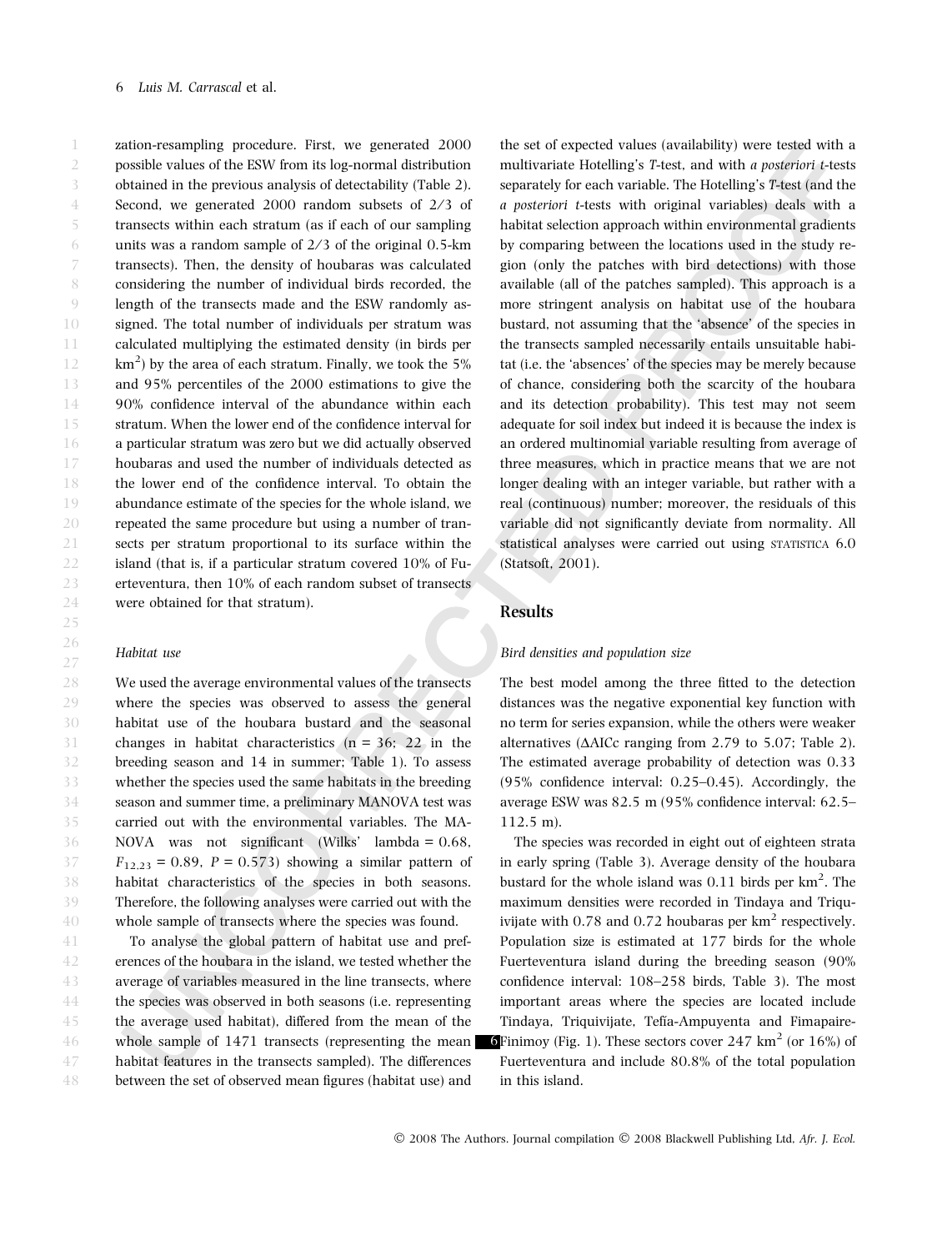**Table 3** Population density (birds per  $km^2$ ) and population size estimates (number of birds with the 90% confidence interval) for the houbara bustard in each geographical area of Fuerteventura (the numbers in brackets refer to areas in Fig. 1)

|                           | Birds per<br>$10 \text{ km}$ |                 | Breeding density and<br>population size |                  |                     |
|---------------------------|------------------------------|-----------------|-----------------------------------------|------------------|---------------------|
|                           | spr, sum                     | km <sup>2</sup> | <b>Birds</b><br>per $km2$               | Mean             | $(90\% \text{ CI})$ |
| <b>ISLAND</b>             |                              | 1584            | 0.11                                    | 177              | 108-258             |
| Tindaya $(16)$            | 1.3, 0.3                     | 54              | 0.78                                    | 42               | $24 - 61$           |
| Triquivijate (6)          | 1.2, 0.8                     | 61              | 0.72                                    | 44               | $26 - 63$           |
| Fimapaire-Finimoy<br>(4)  | 0.9, 1.6                     | 53              | 0.54                                    | 29               | $15 - 43$           |
| Cotillo-Majanicho<br>(18) | 0.8, 0.0                     | 13              | 0.46                                    | 6                | $1 - 9$             |
| Tefia-Ampuyenta<br>(15)   | 0.6, 0.0                     | 79              | 0.35                                    | 28               | $9 - 43$            |
| Castillo (7)              | 0.3, 0.0                     | 51              | 0.17                                    | 9                | $1 - 13$            |
| Malpaíses North (1)       | 0.2.0.0                      | 102             | 0.13                                    | 14               | $1 - 21$            |
| Jandia $(10)$             | 0.2, 0.9                     | 71              | 0.09                                    | 7                | $1 - 10$            |
| Betancuria (14)           | 0.0, 0.0                     | 343             | 0.00                                    | 0                | $0 - 0$             |
| Corralejo (2)             | 0.0.2.4                      | 22              | 0.00                                    | 0                | $0 - 0$             |
| Jandia mountains<br>(11)  | 0.0, 0.0                     | 104             | 0.00                                    | $\Omega$         | $0 - 0$             |
| Lajares-Oliva (17)        | 0.0, 0.7                     | 38              | 0.00                                    | $\Omega$         | $0 - 0$             |
| Malpaises South<br>(8)    | 0.0, 0.0                     | 44              | 0.00                                    | $\Omega$         | $0 - 0$             |
| Montaña Lengua<br>(3)     | 0.0, 0.0                     | 24              | 0.00                                    | $\overline{0}$   | $0 - 0$             |
| Morro Jable (12)          | 0.0, 0.0                     | 20              | 0.00                                    | $\overline{0}$   | $0 - 0$             |
| Tetir-Rosario (5)         | 0.0, 0.0                     | 178             | 0.00                                    | $\overline{0}$   | $0 - 0$             |
| Tuineje $(13)$            | 0.0, 0.3                     | 122             | 0.00                                    | $\boldsymbol{0}$ | $0 - 0$             |
| Vigan-Giniginamar<br>(9)  | 0.0, 0.0                     | 205             | 0.00                                    | $\overline{0}$   | $0 - 0$             |

The surface of each sampling area is given in  $km^2$ . The geographical areas are ordered according to the population density. The relative abundance (birds per 10 km) of houbaras in spring and summer (spr, sum) in each geographical area is also presented.

#### Habitat use

The average figures of the houbara bustard in the twelve environmental variables significantly differed from the averages of all transects in the whole island (Table 1; Wilks' lambda = 0.01;  $F_{12,24} = 142.04$ ,  $P < 0.0001$ ). That is to say, the species showed an intense habitat use pattern preferring positions on the environmental gradients that were apart from the average habitat characteristics of Fuerteventura.

The 36 transects where the species was detected had environmental averages significantly higher than the average figures measured in the whole island for the soil index (towards the sandy extreme) and lower for the slope of the terrain ( $P = 0.003$ ), both the length of dirt tracks and paved roads ( $P = 0.037$  and  $P = 0.002$  respectively), and the cover of ground devoted to agriculture  $(P < 0.001)$ . There is a marginally significant selection pattern ( $P < 0.065$ ) for the longest distances to the nearest city, specially marked in summer time. Habitat structure variables potentially affecting the average habitat preferences of the species were far away from significance  $(P > 0.33$  for two soil and four vegetation traits). To summarize, the houbara bustard occupied preferentially flat and isolated locations with a low rock cover and with a low impact of any human activity (agriculture, urban development, and network of rural tracks and paved roads), being fairly generalist according to other habitat structure characteristics.

In spite of the lack of habitat use differences between the breeding season and summer in the houbara population in Fuerteventura ( $P = 0.573$ ; see Materials and methods), the distribution of relative abundances within the island was not significantly correlated in both seasons  $(r = 0.162, n = 18$  strata,  $P = 0.522$ ; see Table 3 for relative abundances measured in birds per 10 km of transects). This result shows a seasonal change in the distribution pattern of the species within the island, with large summer increases in the sandy areas of Jandia jable, Corralejo and Lajares-Oliva, and important decreases in Cotillo-Majanicho, Tindaya and Tefia-Ampuyenta.

## Discussion

#### Main patterns of habitat use

This study shows that both topographic and anthropic features determine the habitat use of the houbara bustard, while other descriptors related to vegetation structure and substrate characteristics play a minor role in its distribution over Fuerteventura. In this island, the houbara behaves as a habitat generalist according to habitat structure features, which is in agreement with the niche expansion hypothesis in island environments (Blondel, 1979; Wiens, 1989). Overall, the houbara bustard in Fuerteventura occupies similar habitats to those preferred on continental Africa: arid flat or gently undulating terrain with little shrub cover (Le Cuziat et al., 2005a,b; Hingrat et al., 2007; see also Martín &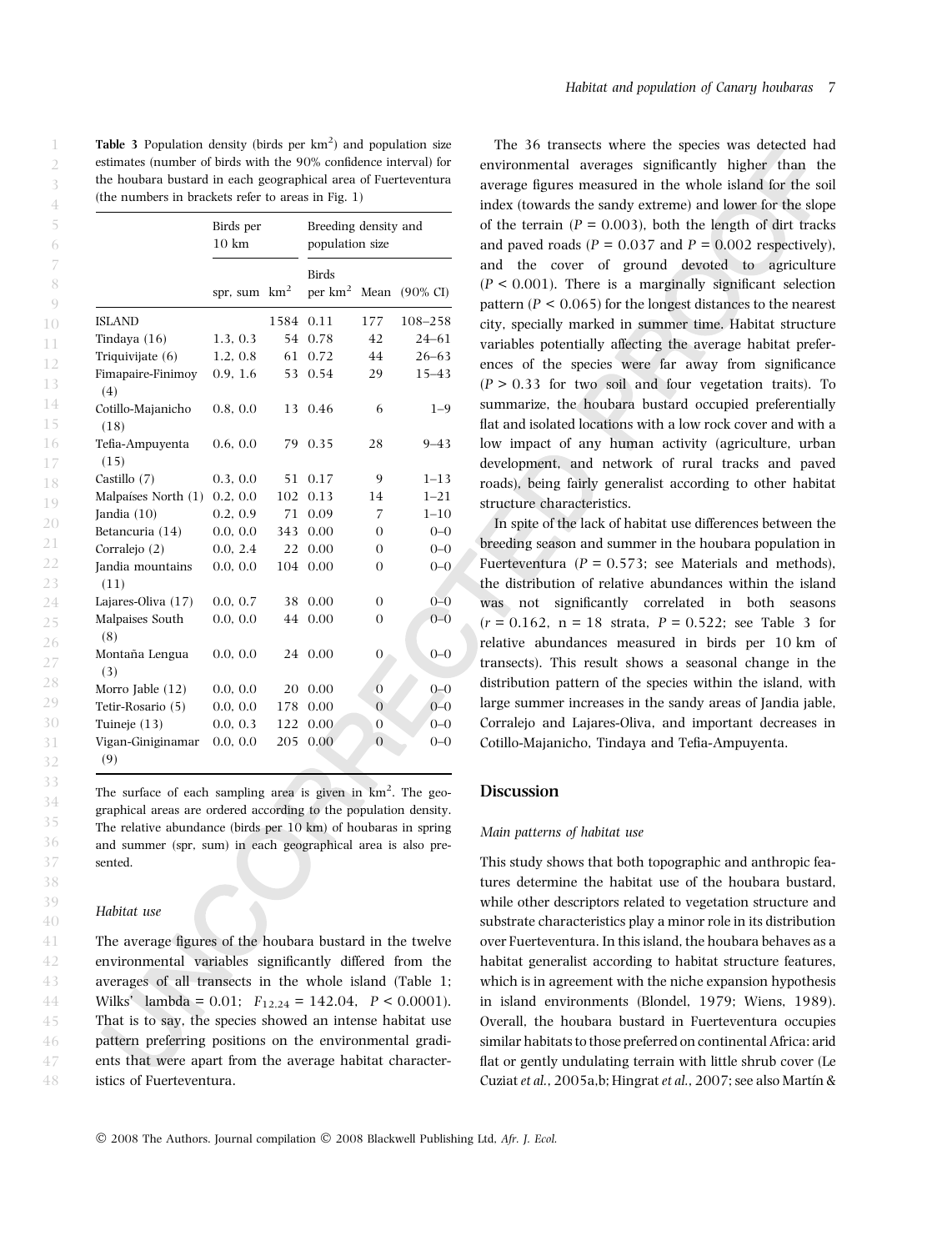Lorenzo, 2001). This general habitat selection pattern does not change between summer and early spring. However, it should be noted that our aim was to make estimates for the whole population and thus we did not consider age or sex groups, whose habitat preferences may vary seasonally. Thus, the habitat use pattern of the species we describe in this study has to be considered as average for the whole houbara population in Fuerteventura. In the northern African population, it has been reported that habitat preferences of the females differed from those of the males and vary seasonally, because female breeding birds, during spring, select areas richer in preys (beetles) with higher vegetation (Hingrat et al., 2007). Nevertheless, Hingrat et al. (2007) did not detect seasonal variation in male habitat use. Both habitat cues and the presence of conspecifics determine the settlement patterns of bustard species (Hingrat et al., 2004; and see Lane, Alonso & Martin, 2001 for great bustard Otis tarda), so that the birds (particularly males) may show fidelity to sites somewhat regardless of the availability of suitable habitat elsewhere. 1 2 3 4 5 6 7 8 9 10 11 12 13 14 15 16 17 18 19 20

Notably, an excessive slope of the terrain and a rocky substrate were the only non-anthropic habitat features constraining the occurrence of the houbara bustard, whereas none of the four vegetation variables considered 7was an important predictor of the species distribution. Recently, several papers on arid environments have shown that topographic abiotic features are the primary factors determining regional bird distribution patterns, both at the species (Knight & Beale, 2005; Seoane et al., 2006; Palomino et al., 2007) and the community levels (Kaboli, Guillaumet & Prodon, 2006). In the particular case of the houbara bustard, the positive selection of the flattest plains with a compact or sandy (but not rocky) substrate could be related to the high energy demands of upward walking for such a large cursorial bird (1.2 kg mean weight) with long tarsi (Lachica & Aguilera, 2000; Daley & Biewener, 2003; Gabaldón, Nelson & Roberts, 2004). Thus, the locomotion on steep slopes, or up and down over a rocky substrata with large stones or massive rocks (e.g. 'malpaíses') may pose clear limits to the habitat distribution of the houbara bustard in this mountainous volcanic island. 21 22 23 24 25 26 27 28 29 30 31 32 33 34 35 36 37 38 39 40 41

Disturbances from human origin are currently the primary environmental effects to modify and mitigate in endangered or vulnerable houbara populations (Lavee, 1985; Osborne, Launay & Gliddon, 1997; Le Cuziat et al., 2005a,b). Fortunately, some anthropic risks have been almost eradicated for the houbara bustard in the Canary Islands (e.g. hunting, one of the most important menaces 42 43 44 45 46 47 48

for the species in many places: Mian, 1986; Goriup, 1997; Combreau, Launay & Lawrence, 2001; Chammem et al., 2003), or are receiving particular attention (casualties on power lines: Lorenzo, 1995; and see also http://

8www.seo.org/lifehubara/Ingles/AccionesProyecto7.htm). This work identifies the impact of a threatening factor to be urgently corrected such as the highly uncontrolled urban sprawl and the associate road network in the flattest, steppe-like habitats of the island. The negative effect of the proximity of urban areas and the density of paved roads on the occurrence of the houbara bustard will likely increase if the prevailing models of urbanization and tourism resort penetrate the interior flat steppe-like area. Thus, there is a conflict between the development of rural areas (for urbanization and agriculture) and the houbara in Fuerteventura, both of which favour flat and vegetated plains 9(see also Osborne, Launay and Gliddon, 1997). Our results also show that the houbara bustard is sensitive to the extension of agricultural fields, which negatively affects its habitat use (Lavee, 1985; Goriup, 1997; Le Cuziat et al., 2005a,b; Hingrat et al., 2007; but see Medina, 1999 for partially positive influences of some agricultural practices in summer time). The density of rural tracks, regularly traversed either by tourist trekkers or sports motor-vehicles, also adversely influences the distribution pattern of the species in Fuerteventura. Uncontrolled traversing of wild and solitary areas during the breeding season (e.g. looking for mushrooms 'criadas' accompanied by dogs), and riding with quads and motorcycles at any time of the year, in those areas maintaining the large proportion of the Fuerteventura houbara population, should be limited and strictly regulated. This may be the reason for some of the seasonal changes observed in the geographical distribution of the species within the island, that is for example, a low relative abundance of houbaras in some places supporting large number of visitors in early spring (e.g. Jandía, Lajares-Oliva and Corralejo sandy areas; Table 3).

#### Population size and conservation status

Despite apparently having a large availability of potential habitat (as judged by the non-significant differences in many habitat structure variables), the mean densities and overall population of the species in Fuerteventura are low  $(0.11$  birds per km<sup>2</sup> and 177 birds respectively), otherwise consistent with its large body size (Carrascal & Telleria, 1991). The probable population trend of the houbara bustard in Fuerteventura can be inferred considering the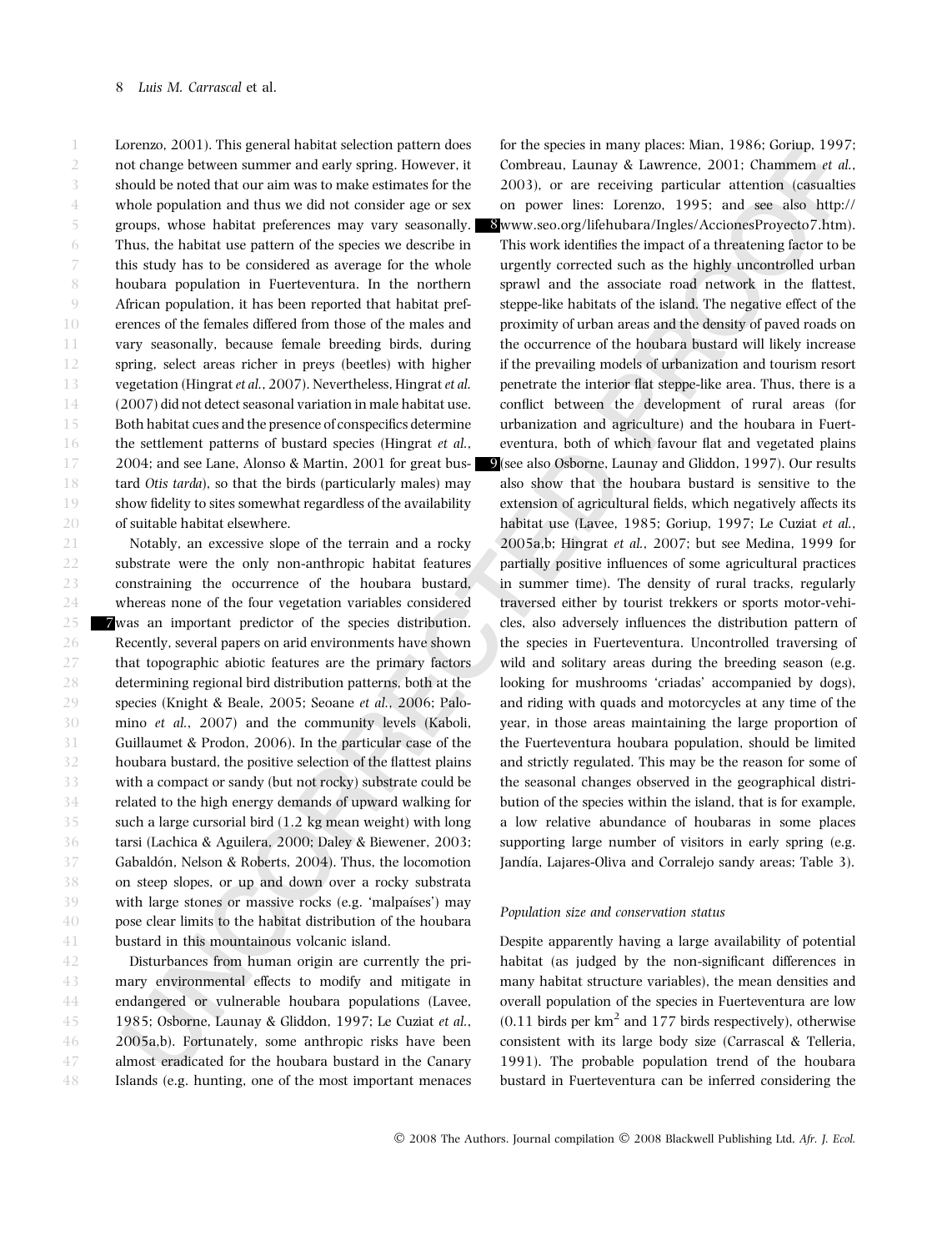previously published information. The two most exhaustive censuses of the houbara population in Fuerteventura reported 241 birds in 1994 (Martín et al., 1997) and 256 birds in 2000 (Anonymous, 2000). These estimations lay inside the 90% confidence interval, in 2005–2006 (108– 258), measured in this paper. Therefore, the population size of the houbara bustard has remained stable or has probably shown a slight decrease during the last 6 years in

Fuerteventura, which poses some conservation concerns according to its low population size  $(\leq 250$  birds). This pattern contrasts with that observed in the nearby smaller island of Lanzarote  $(846 \text{ km}^2)$ , separated from Fuerteventura by a narrow stretch of 11 km: mean density of 1.63 birds per  $km^2$  (the highest recorded in the whole geographic range of the species in northern Africa and central Asia), population size reaching 500 birds and average 40% 9 10 11 12 13 14 15 16

46 47 48

increase in the last 6 years (Carrascal et al., 2006). These contrasting differences for two subpopulations within the Canary metapopulation lead to some important ecological and conservation consequences. First, the between-island differences in population density and size can be easily explained considering the annual productivity, vegetation development and local rainfall, which are higher in Lanzarote than in Fuerteventura (Morales & Pérez-González, 2000; compare also the forb and grass covers of Fuerteventura in Table 1 in this study  $-11.1\%$ and 4.1%– with 20.6% and 6.8%, respectively, measured 10in Lanzarote according to Carrascal et al., 2006). Second, the contrasting population status and trends would suggest very different conservation concerns leading to a favourable protection status in Lanzarote and to a worrying conservation status in Fuerteventura and would suggest making necessary and immediate assessment of 11management priorities. The coexistence of disparate or antagonistic conservation status within the same Canary population weakens if the different subpopulations are viewed as several parts of the same Canary pool, and if possible inter-island movements influenced by betweenyears and between-areas differences in rainfall are taken into account. Indeed, it is known that the houbara bustard shows dispersive and migratory habits in other parts of its range (Cramp & Simmons, 1980; Johnsgard, 1991; Hingrat et al., 2004; Le Cuziat et al., 2005a), and that movements occur not only within but also among islands in the Eastern Canaries (Martín et al., 1997). 17 18 19 20 21 22 23 24 25 26 27 28 29 30 31 32 33 34 35 36 37 38 39 40 41 42 43 44 45

Four geographical strata supporting  $4/5$  of the whole island population (Tindaya, Triquivijate, Tefía-Ampuyenta and Fimapaire-Finimoy), are not included into the regional

network of protected natural sites (http://www.gobcan. es/cmayot/ espaciosnaturales/informacion/fuertev\_todo. **2**html). On the contrary, some historical areas of the species located on protected areas maintain very low densities during the breeding season (sand dunes of Corralejo and Jandía), perhaps because of being increasingly visited by tourists during the breeding season of the houbara. Therefore, it is necessary to reconsider the current design of the natural reserves in the practical conservation of the houbara bustard in Fuerteventura. For future conservation planning, we recommend that representative subset of areas in Fuerteventura be censused repeatedly to detect population trends. This census program should be carried out by means of extensive line transects using detectability estimates to correct observed population densities. Censuses should be concentrated in the most important areas for the species that include 80% of the total population in this island and only cover 250 km<sup>2</sup> (Tindaya, Triquivijate, Tefía-Ampuyenta and Fimapaire-Finimoy; Fig. 1), thus minimizing the required number of qualified observers or economic resources available for censusing.

## Acknowledgements

This paper was funded by projects CGL2005-02642/BOS of the Spanish Ministry of Educación y Ciencia and by a CENTINELA for the monitoring and management of Macaronesian endangered species (Interreg III-B Acores-Canarias-Madeira 2000-2006). We also thank Claire Jasinski for improving the English of the manuscript and Juan Carlos Illera for a notable contribution to the field work. Two anonymous referees contributed with their suggestions to improve the manuscript.

## References

- ANONYMOUS (2000) Plan de Recuperación de la Hubara Canaria. Viceconsejería de Medio Ambiente, Gobierno de Canarias.
- Bibby, C.J., Burgess, N.D., Hill, D.A. & Mustoe, S.H. (2000) Bird Census Techniques. Academic Press, London.
- BLONDEL, J. (1979) Biogéographie et Ecologie. Masson, Paris.
- Buckland, S.T., Anderson, D.R., Burnham, K.P., Laake, J.L., Borchers, D.L. & Thomas, L. (2001) Introduction to Distance Sampling. Oxford University Press, Oxford.
- Burnham, K.P. & Anderson, D.R. (2002) Model Selection and Multimodel Inference. A Practical Information-theoric Approach. Springer-Verlag, New York.
- CARRASCAL, L.M. & TELLERIA, J.L. (1991) Bird size and density  $A$ regional Approach. Am. Nat. 138, 777–784.

© 2008 The Authors. Journal compilation © 2008 Blackwell Publishing Ltd, Afr. J. Ecol.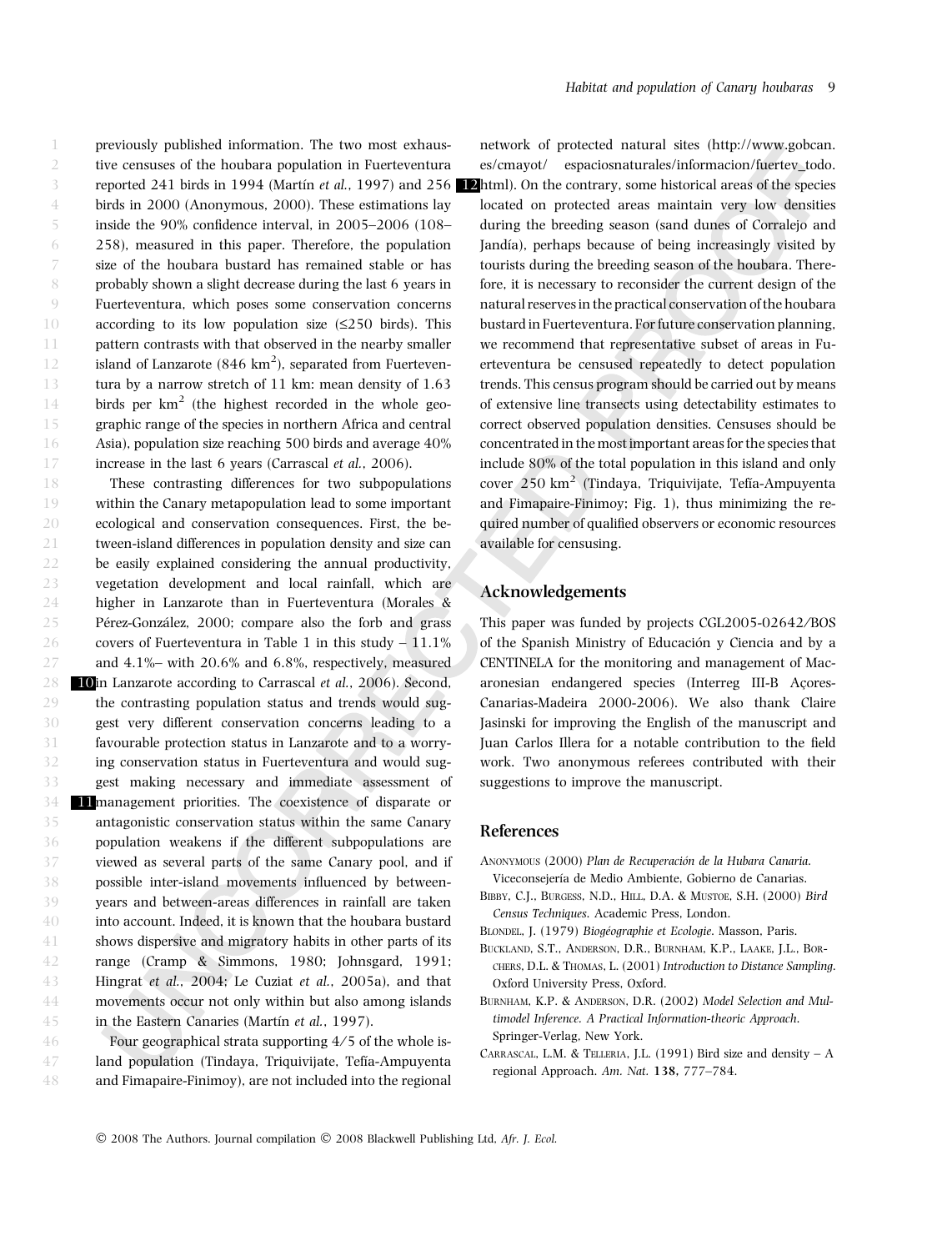- Carrascal, L.M., Seoane, J., Palomino, D. & Alonso, C.L. (2006) Preferencias de hábitat, estima y tendencias poblacionales de la avutarda hubara Chlamydotis undulata en Lanzarote y la
- Graciosa (Islas Canarias). Ardeola 53, 251–269.
- Caughley, G. & Gunn, A. (1996) Conservation Biology in Theory and Practice. Blackwell Science, Oxford.
- Chammem, M., Khorchani, T., Boukhris, M., Combreau, O., Chniti, L. & Hammadi, M. (2003) L'Outarde houbara Chlamydotis undulata undulata en Tunisie: statut actuel et distribution géographique. Alauda 71, 41–47.
- CODY, M.L., Ed. (1985) Habitat Selection in Birds. Academic Press Inc., San Diego.
- Collar, N.J. & Goriup, P.D. (1984) The ICBP Fuerventura Houbara expedition. Bustard Study 1, 1–92.
- Combreau, O., Launay, F. & Lawrence, P.A. (2001) An assessment of annual mortality rates in adult-sized migrant houbara bustards (Chlamydotis [undulata] macqueenii). Anim. Conserv. 4, 133–141.
- Combreau, O., Launay, F. & Lawrence, M. (2005) Progress, challenges and perspectives in houbara bustard conservation in Asia. In: Ecology and Conservation of Steppe-land Birds (Eds G.
- BOTA, M. B. MORALES, S. MAÑOSA and J. CAMPRODON). Lynx Edi-
- cions & Centre Tecnològic Forestal de Catalunya, Barcelona.
- Cramp, S. & Simmons, K.E. (1980) The Birds of the Western Palearctic, Vol. II. Oxford University Press, Oxford, U.K.
- Daley, M.A. & Biewener, A.A. (2003) Muscle force-length dynamics during level versus incline locomotion: a comparison of in vivo performance of two guinea fowl ankle extensors. J. Exp. Biol. 206, 2941–2958.
	- DEL HOYO, J., ELLIOT, A. & SARGATAL, J., Eds (1996) Hanbook of the Birds of the World, Vol. 2. Lynx Edicions, Barcelona.
- GABALDÓN, A.M., NELSON, F.E. & ROBERTS, T.J. (2004) Mechanical function of two ankle extensors in wild turkeys: shifts from energy production to energy absorption during incline versus decline running. J. Exp. Biol. 207, 2277–2288.
- Gangoso, L., Donazar, J.A., Scholz, S., Palacios, C.J. & Hiraldo, F. (2006) Contradiction in conservation of island ecosystems: plants, introduced herbivores and avian scavengers in the Canary Islands. Biodivers. Conserv. 15, 2231–2248.
	- Goriup, P. (1997) The world status of the Houbara Bustard Chlamydotis undulata. Bird Conserv. Int. 7, 373–397.
- HINGRAT, Y., JALME, M.S., YSNEL, F., LACROIX, F., SEABURY, J. & RAUtureau, P. (2004) Relationships between home-range size, sex and season with reference to the mating system of the Houbara Bustard Chlamydotis undulata undulata. Ibis 146, 314– 322.
- HINGRAT, Y., SAINT JALME, M., YSNEL, F., LE NUZ, E. & LACROIX, F. (2007) Habitat use and mating system of the houbara bustard (Chlamydotis undulata undulata) in a semi-deserticarea of North Africa: implications for conservation. J. Ornithol. 148, 39– 52.
- Idaghdour, Y., Broderick, D., Korrida, A. & Chbel, F. (2004) Mitochondrial control region diversity of the houbara bustard Chlamydotis undulata complex and genetic structure along the Atlantic seaboard of North Africa. Mol. Ecol. 13, 43–54. 46 47 48
- IUCN. (2004) Chlamydotis undulataIn: IUCN 2007. 2007 IUCN Red List of Threatened Species. Available at: www.iucnredlist.org. Downloaded on 23 January 2008.
- JOHNSGARD, P. (1991) Bustards, Hemipodes and Sandgrouse, Birds of Dry Places. Oxford University Press, Oxford.
- JOHNSON, D.H. (1980) The comparison of usage and availability measurements for evaluating resource preference. Ecology 61, 65–71.
- KABOLI, M., GUILLAUMET, A. & PRODON, R. (2006) Avifaunal gradients in two arid zones of central Iran in relation to vegetation, climate, and topography. J. Biogeogr. 33, 133– 144.
- Knight, C.G. & Beale, C.M. (2005) Pale Rock Sparrow Carpospiza brachydactyla in the Mount Lebanon range: modelling breeding habitat. Ibis 147, 324–333.
- LACHICA, M. & AGUILERA, J.F. (2000) Estimation of the energy costs of locomotion in the Iberian pig (Sus mediterraneus). Br. J. Nutr. 83, 35–41.
- Lane, S.J., Alonso, J.C. & Martin, C.A. (2001) Habitat preferences of great bustard Otis tarda flocks in the arable steppes of central Spain: are potentially suitable areas unoccupied? J. Appl. Ecol. 38, 193–203.
- Lavee, D. (1985) The influence of grazing and intensive cultivation on the population size of the Houbara Bustard in the northern Negev in Israel. Bustard Study 3, 103–107.
- LE CUZIAT, J., LACROIX, F., ROCHE, P., VIDAL, E., M'EDAIL, F., ORHANT, N. & B'eranger, P.M. (2005a) Landscape and human influences on the distribution of the endangered North African houbara bustard (Chlamydotis undulata undulata) in Eastern Morocco. Anim. Conserv. 8, 143–152.
- LE CUZIAT, J., VIDAL, E., ROCHE, P. & LACROIX, F. (2005b) Human acitivities affect the potential distribution of the houbara bustard Chlamydotis undulata undulata. Ardeola 52, 21–30.
- Lorenzo, J.A. (1995) Estudio preliminar sobre la mortalidad de aves por tendidos eléctricos en la isla de Fuerteventura (Islas Canarias). Ecología 9, 403-407.
- MADROÑO, A., GONZÁLEZ, C. & ATIENZA, J.C., Eds (2005) Libro Rojo de las aves de España. Dirección General de Conservación de la Naturaleza-SEO ⁄ BirdLife, Madrid.
- MARTÍN, A. & LORENZO, J.A. (2001) Aves del Archipiélago Canario. Francisco Lemus, La Laguna, Tenerife.
- MARTÍN, A., NOGALES, M., HERNANDEZ, M.A., LORENZO, J.A., MEDINA, F.M. & RANDO, J.C. (1996) Status, conservation and habitat selection of the houbara bustard Chlamydotis undulata fuertaventurae on Lanzarote (Canary Islands). Bird Conserv. Int. 6, 229–239.
- MARTÍN, A., LORENZO, J.A., HERNÁNDEZ, M.A., NOGALES, M., MEDINA, F.M., Delgado, J.D., Naranjo, J.J., Quilis, V. & Delgado, G. (1997) Distribution, status and conservation of the houbara bustard Chlamydotis undulata fuertaventurae Rothschilds & Hartet, 1894, in the Canary Islands, November-December 1994. Ardeola 44, 61–69.
- Medina, F.M. (1999) Foraging use of cultivated fields by the houbara bustard Chlamydotis undulata fuertaventurae Rothschild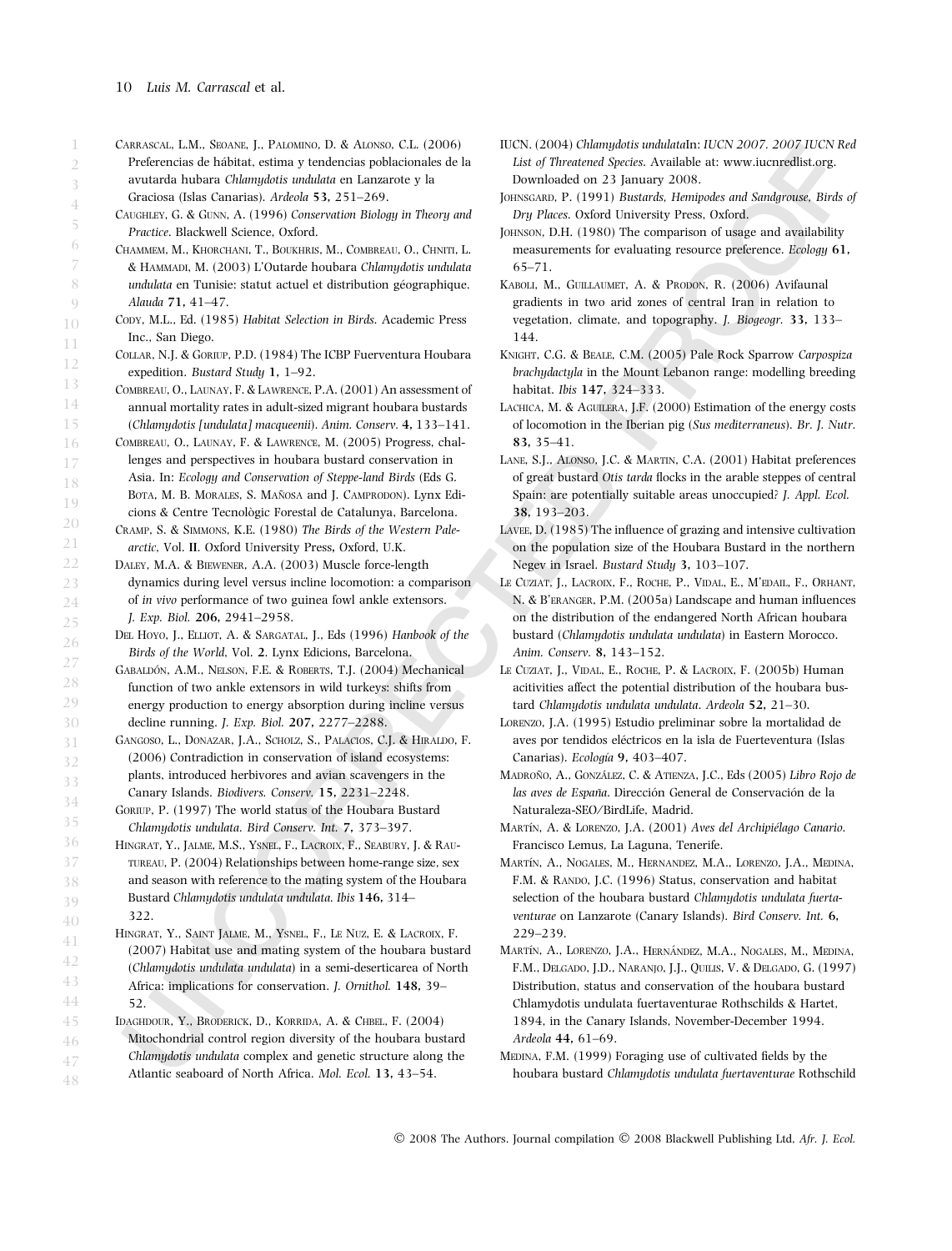and Hartert, 1894 on Fuerteventura (Canary Islands). Bird Conserv. Int. 9, 373–386.

- Mian, A. (1986) Ecological impact of Arab falconry on Houbara Bustard in Baluchistan. Environ. Conserv. 13, 41–46.
- MORALES, G. & PÉREZ-GONZÁLEZ, R. (2000) Gran Atlas Temático de Canarias. Arafo, Tenerife.
- NOIR, S., BARBRAUD, C. & JUDAS, J. (2004) Estimated Asian houbara 16 bustard population size versus true detection probability. In: International Symposium on Ecology and Conservation of Steppe-
- 13 Land Birds (Ed. ???. ???). ???, Lleida, Spain, 3-7/12/2004. NORRIS, K. (2004) Managing threatened species: the ecological toolbox, evolutionary theory and declining-population paradigm. J. Appl. Ecol. 41, 413–426.
	- OSBORNE, P.E., LAUNAY, F. & GLIDDON, D. (1997) Wintering habitat use by houbara bustards Chlamydotis undulata in Abu Dhabi and implications for management. Biol. Conserv. 81, 51–56.
- PALOMINO, D., SEOANE, J., CARRASCAL, L.M. & ALONSO, C.L. (2007) Competing effects of topographic, lithological, vegetation structure and human impact in the habitat preferences of the Cream-coloured Courser. J. Arid Environ. Doi: 10.1016/j.jar-14 ideny.2007.1007.1007.
- PITRA, C., LIECKFELDT, D., FRAHNERT, S. & FICKEL, J. (2002) Phylogenetic relationships and ancestral areas of the bustards (Gruiformes: Otididae), inferred from mitochondrial DNA and nuclear intron sequences. Mol. Phylogenet. Evol. 23, 63–74.
- RODRÍGUEZ, O., GARCÍA, A. & REYES, J.A. (2000) Estudio fitosociológico de la vegetación actual de Fuerteventura (Islas Canarias). Vieraea 28, 61–98.
- SANTOS, A. (2000) La vegetación. In: Gran Atlas Temático de Canarias (Eds G. MORALES and R. PÉREZ-GONZÁLEZ). Arafo, Tenerife.
- Seoane, J., Justribo, J.H., Garcia, F., Retamar, J., Rabadan, C. & ATIENZA, J.C. (2006) Habitat-suitability modelling to assess the effects of land-use changes on Dupont's lark Chersophilus duponti: a case study in the Layna Important Bird Area. Biol. Conserv. 128, 241–252.

STATSOFT, I. (2001) STATISTICA (data analysis software system), 6.0 15 edn. StatSoft, Inc., Tulsa, OK.

Thomas, L., Buckland, S.T., Burnham, K.P., Anderson, D.R., Laake, J.L., Borchers, D.L. & Strindberg, S. (2002) Distance sampling. In: Encyclopedia of Environmetrics (Eds A. H. El-Shaarawi and W. W. PIEGORSCH). John Wiley & Sons, Chichester.

THOMAS, L., LAAKE, J.L., STRINDBERG, S., MAROUES, F.F.C., BUCKLAND, S.T., Borchers, D.L., Anderson, D.R., Burnham, K.P., Hedley, S.L., Pollard, J.H. & Bishop, J.R.B. (2004) Distance 5.0, Release Beta, 2 edn. Research Unit for Wildlife Population Assessment,

- Tourenq, C., Combreau, O., Lawrence, M., Pole, S.B., Spalton, A., GAO, X.J., AL BAIDANI, M. & LAUNAY, F. (2005) Alarming houbara bustard population trends in Asia. Biol. Conserv. 121, 1–8.
- Urban, E.K., Fry, C.H. & Keith, S. (1986) The Birds of Africa, Vol. II. Academic Press, London.
- Wiens, J.A. (1989) The Ecology of Bird Communities, Vol. 1. Cambridge University Press, Cambridge.

(Manuscript accepted 29 February 2008) doi: 10.1111/j.1365-2028.2008.00971.x

# Appendix

Environmental average characteristics of the eighteen strata studied in Fuerteventura (see Fig. 1 for their location within the island). The number of 0.5-km transects made in each stratum is shown in brackets. DMIN-URB: minimum distance to the nearest city (in km); L-TRACKS: length of unpaved tracks (in m) per 20 ha; L-ROADS: length of paved roads (in m) per 20 ha; C-AGRIC: cover with agricultural uses (in %); ALTITUDE: mean altitude above sea level (in m); SLOPE: average slope of the terrain (in %); SOIL INDEX: index size of soil grain (0: volcanic soils; 1: stony soils; 2: compact sandy soils; 3: sandy soils; 4: loose dunes); C-ROCK: cover of rocks and stones (in %); C-FORBS: cover of forbs (in %); C-GRASS: cover of grass (in %); C-SHRUB: cover of shrubs (in %; mostly chamaephytes and small phanerophytes of genus Suaeda, Salsola, Launaea, Lycium and Euphorbia); H-SHRUB: mean height of the shrubs (in cm).

© 2008 The Authors. Journal compilation © 2008 Blackwell Publishing Ltd, Afr. J. Ecol.

St. Andrews.